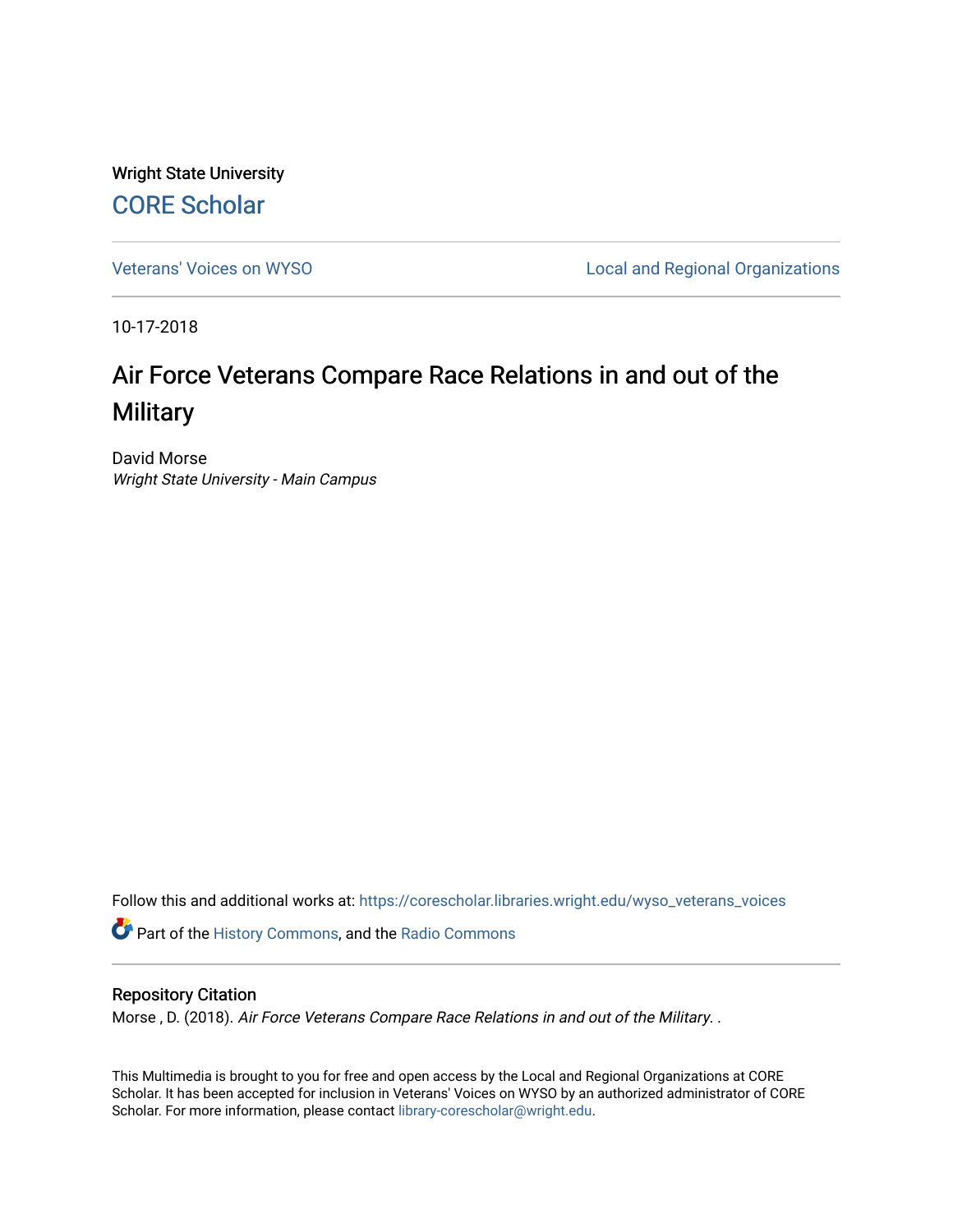### VVS04E05

#### Host Intro:

At its best, the military is a model of good race relations, since successful missions require trust and respect among service members. Our Veterans' Voices series continues with Air Force veteran and Wright State University student David Morse of Riverside and Air Force veteran Mia Walthers of Huber Heights, who both saw less prejudice in the military than they did as civilians.

#### Host Outro:

That was Air Force veterans Mia Walthers and David Morse. Veterans' Voices is produced in collaboration with the Military and Veterans Center at Wright State University. This series is supported by Wright-Patt Credit Union.

Photo: Air Force veterans Mia Walthers and David Morse. Photo courtesy of Morse.

## Transcription:

Mia Walthers (MW): I was actually born in South Korea. I'm not quite sure what town. I know it was close to Seoul. But, unfortunately, back in the Dark Ages, they didn't keep very good records. It was kind of an ugly period in history. The Vietnam War was wrapping up and biracial children like myself were not looked upon to favorable.

## David Morse (DM): Yeah.

MW: My father was an American serviceman. He and my mother got married in Korea and we all moved here. He adopted me when I was about four years old. My perception of the military, even at such a young age, was it was a place of equity. If you worked hard, studied hard, and did the right thing, then my perception was that you could get ahead, you were accepted. I was active duty in the Air Force as a weather specialist. Even once I got in, I had great advocates, I had great mentors. So my experiences were always very positive.

DM: Absolutely. Even within my own military career, the only statuses that I knew of were of rank. You know, officers, enlistments, NCOs verses Airmen, and all that stuff.

MW: My children grew up on a military installation. They were born on military installations. One of them went to school on a military installation. All of our neighbors were biracial. It was black, white, Asian, Filipinos, Hispanic, it didn't matter. Everybody was more mixed than they